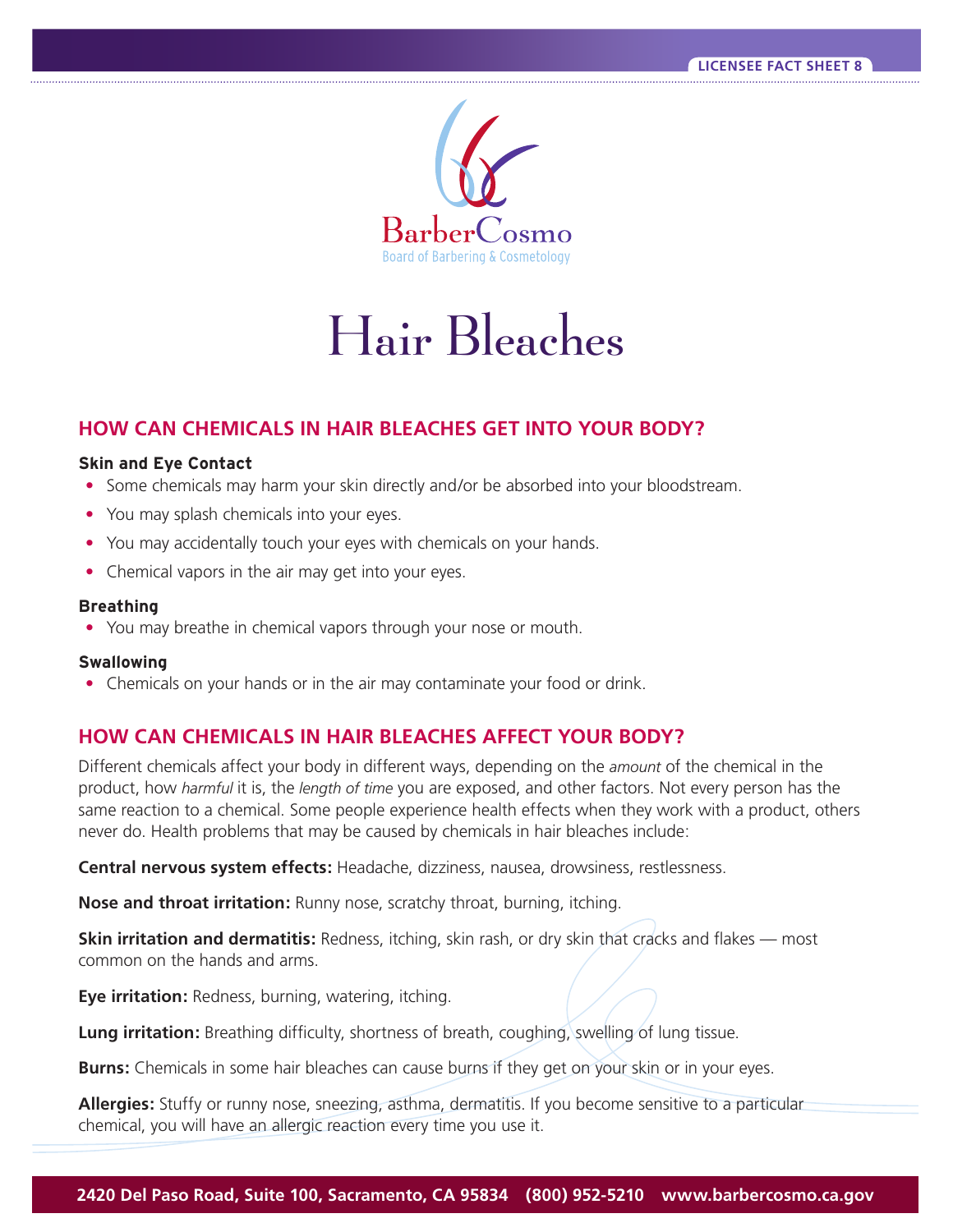

# What harmful chemicals are sometimes found in hair bleaches?

# **WARNING! EXPOSURE TO THESE CHEMICALS MAY CAUSE:**

**Alcohol (ethyl or isopropyl):**  Eye, nose, throat, and lung irritation. Central nervous system effects. Skin irritation and dermatitis.

**Ammonium hydroxide:**  Eye, nose, throat, and lung irritation. Skin and eye burns. Skin irritation and dermatitis.

**Ammonium persulfate or potassium persulfate:** Eye irritation. Skin irritation and dermatitis. Allergies, including asthma. Possible fire hazard.

**Hydrogen peroxide:** Eye, nose, throat, and lung irritation. Skin and eye burns. Severe irritation of mouth, throat, and stomach if swallowed.

**Sodium peroxide:** Eye and nose irritation. Skin and eye burns. Skin irritation and dermatitis.

Not all hair bleaches contain these chemicals, and some may contain hazardous chemicals not listed above. Always check the product's Safety Data Sheet (SDS) for more information.